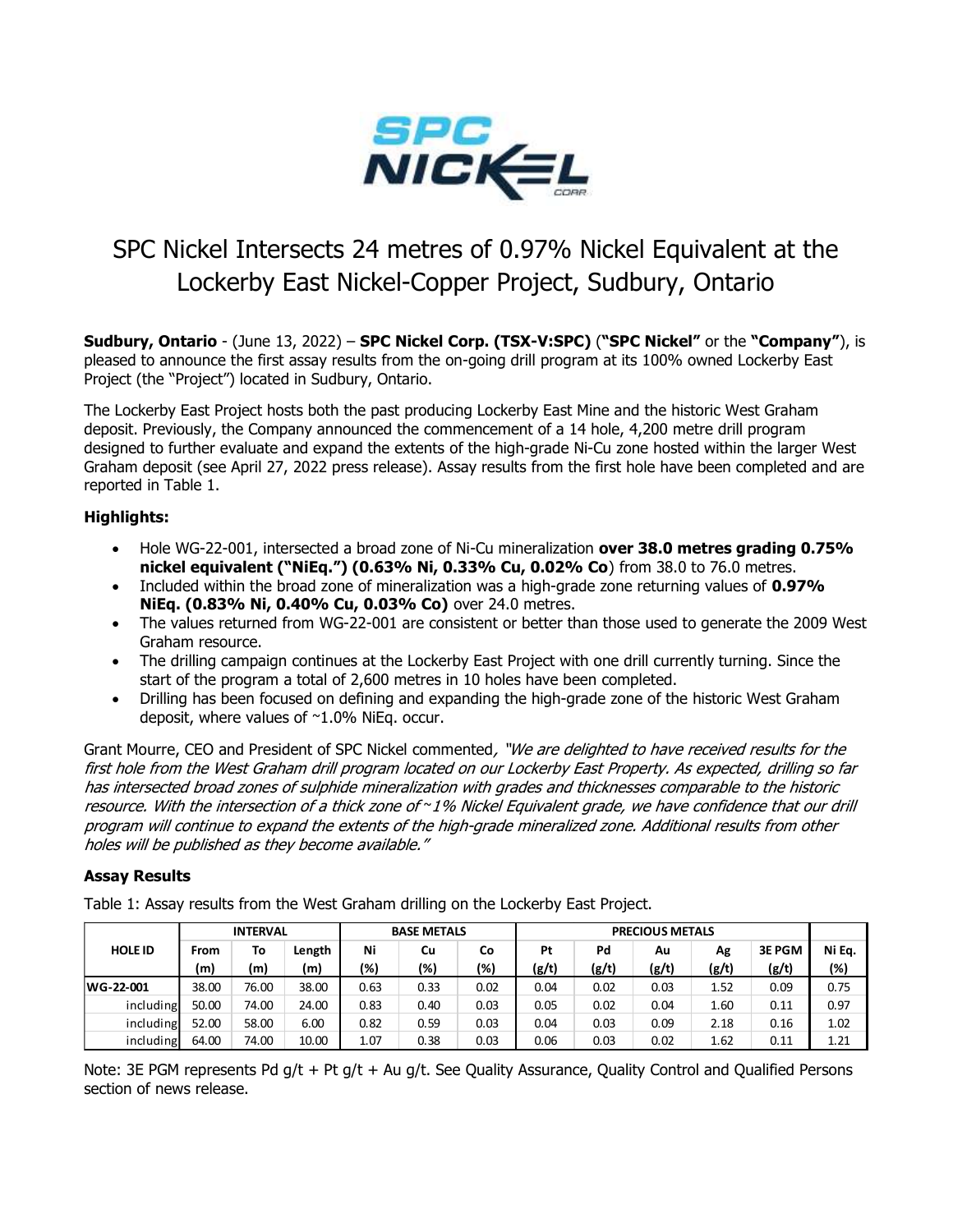

Figure 1: Plan map of the West Graham deposit showing pierce points of WG-22-001 and historic holes used in the 2009 resource estimate. Red dashed line is the outline of the West Graham resource projected to surface. Shaded red area are the high-grade zones with NiEq. values of ~1.0%.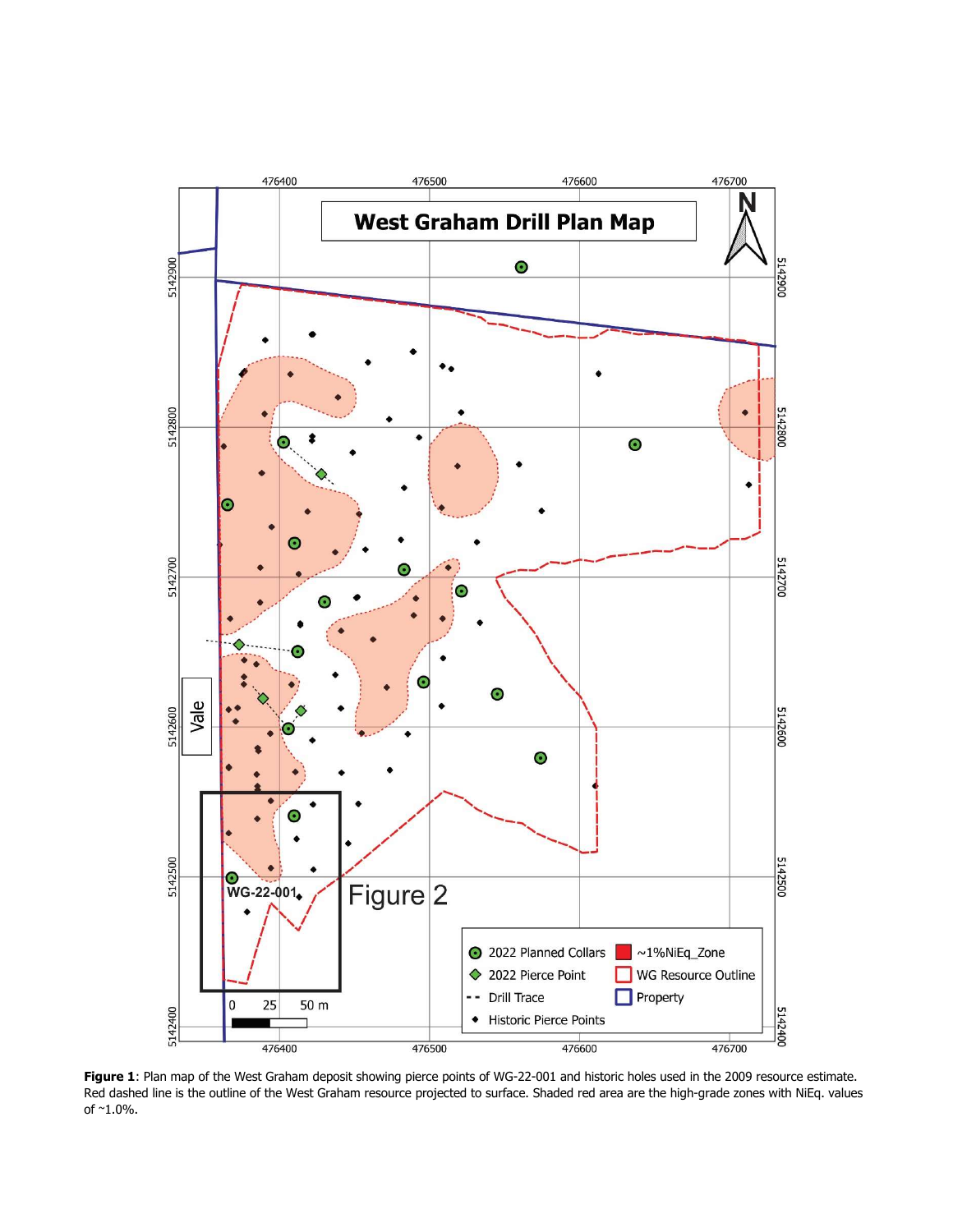

Figure 2: Plan map of the West Graham deposit, refer to Figure 1 for the location of the map. Assay intervals include the intersections as reported in the 2009 resource report as well as well as any high-grade intervals.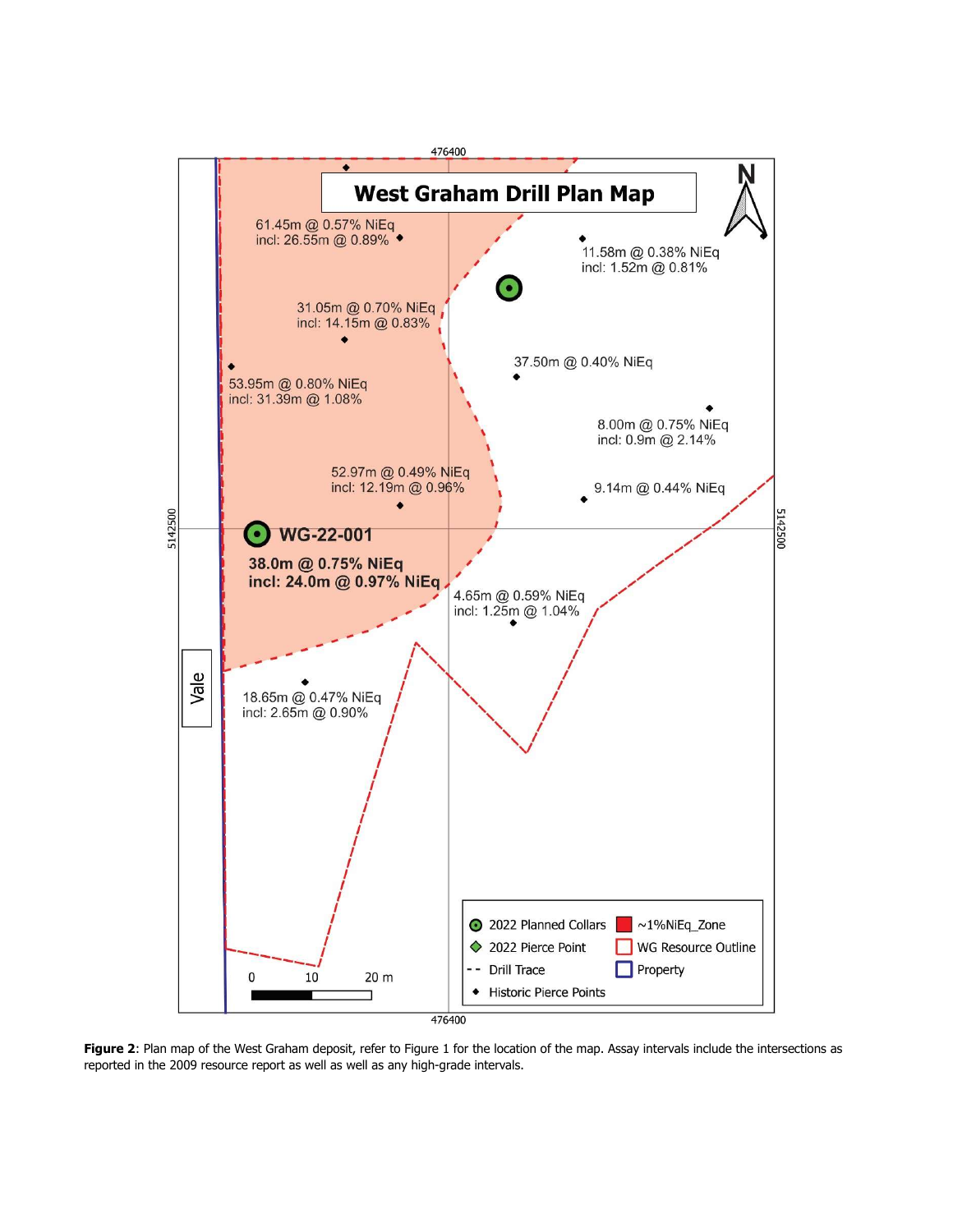# Lockerby East Project

The Lockerby East Project hosts both the historic West Graham and Lockerby East deposits. In 2009, First Nickel Inc. disclosed a historical resource estimate<sup>1</sup> of 8.55Mt @ 0.45% Ni and 0.31% Cu (indicated) and 2.0Mt @ 0.38% Ni and 0.30% Cu (inferred) for the West Graham deposit. These grades have economic potential in the context of the Sudbury Mining Camp, as the deposit is located very near to surface and may be amenable to low-cost open pit mining. The deposit is characterized by a broad zone of disseminated to semi-massive sulphide that ranges from 1.7 to 66 metres thick and strikes for 375 metres with a dip extent of up to 533 metres. Within the larger resource, a distinct zone of higher-grade mineralization grading ~1% NiEq. is present. As an example, drill hole WG-26 intersected a broad zone of mineralization grading 0.73% Ni, 0.28% Cu over 71.33 metres<sup>1</sup> (from 56.69 metres) including a higher-grade section that returned 1.09% Ni, 0.41% Cu over 39.47 metres<sup>1</sup>. At depth, the West Graham deposit is interpreted to be contiguous with the high-grade Lockerby East deposit where, historic resources of 0.22 Mt @ 2.43% Ni and 0.78% Cu<sup>2</sup> (indicated  $+$  inferred) are hosted.

Note: The Company considers the West Graham and Lockerby East resource estimates to be historic mineral resources for purposes of NI 43-101. Neither the Company nor a qualified person on behalf of the Company have done sufficient work to classify the historical estimates as current mineral resources and the Company is not treating such historical estimates as current mineral resources. The Company considers the historic mineral resource estimates to be relevant to an understanding of the West Graham Project but has not done any work to validate the estimates.

#### About the Sudbury Mining Camp<sup>3</sup>

The Sudbury Mining Camp is the 2<sup>nd</sup> largest Ni camp in the world, with over 130 years of continuous production. Since the discovery of the original ore deposits, over 11.1 million metric tons of Ni and 10.8 million metric tons of Cu, together with by-products of cobalt, silver, gold and platinum group elements have been mined from the deposits. Production continues to be generated from eight major mine complex and 21 smaller ore deposits around the outer margin of the Sudbury Basin; the principal mines are owned and operated by international mining companies (Vale, Glencore, and KGHM International). The economic wealth generated at Sudbury in terms of nickel and copper value alone is close to US\$500 billion.

#### Reference

- 1. NI 43-101 Report, Scott Wilson Mining, January 15, 2009, First Nickel Inc.; Technical Report on the West Graham Property Conwest Zone Resource Estimate, Graham Township, Ontario, Canada. 1
- 2. Technical Report on the 2009 Resource Estimate for the Depth, East and Upper West Zones, Lockerby Mine, Sudbury, Ontario, prepared by First Nickel Inc., February 23, 2009.
- 3. Nickel Sulfide Ores and Impact Melts, Lightfoot, 2017, Elsevier Inc.

### Quality Assurance, Quality Control and Qualified Persons

The technical elements of this news release have been approved by Mr. Grant Mourre, P.Geo. (PGO), CEO and President of SPC Nickel Corp. and a Qualified Person under National Instrument 43-101.

SPC Nickel follows rigorous sampling and analytical protocols that meet or exceed industry standards. Core samples are stored in a secured area until transport in batches to the ALS facility in Sudbury, Ontario, Canada. Sample batches include certified reference materials, blank, and duplicate samples that are then processed under the control of ALS. All samples were analyzed in Vancouver by ALS Chemex. Platinum, palladium, and gold values were determined together using standard lead oxide collection fire assay and ICP-AES finish. Base metal values were determined using sodium peroxide fusion and ICP-AES finish. Silver values were determined using an aqua regia digestions and an AAS finish. A Certified Reference Material (CRM) standard, blank or duplicate is inserted on every 10th sample in the following order: CRM, blank, CRM, duplicate. The cycle repeats every 40 samples, thus ensuring that 10% of samples submitted are control samples.

Lengths are drill intersections and not necessarily true widths. True thicknesses cannot be accurately estimated due to the irregular nature of the mineralized zone. The geological interpretations in this news release are solely those of the Company. The locations and distances highlighted on all maps in this news release are approximate.